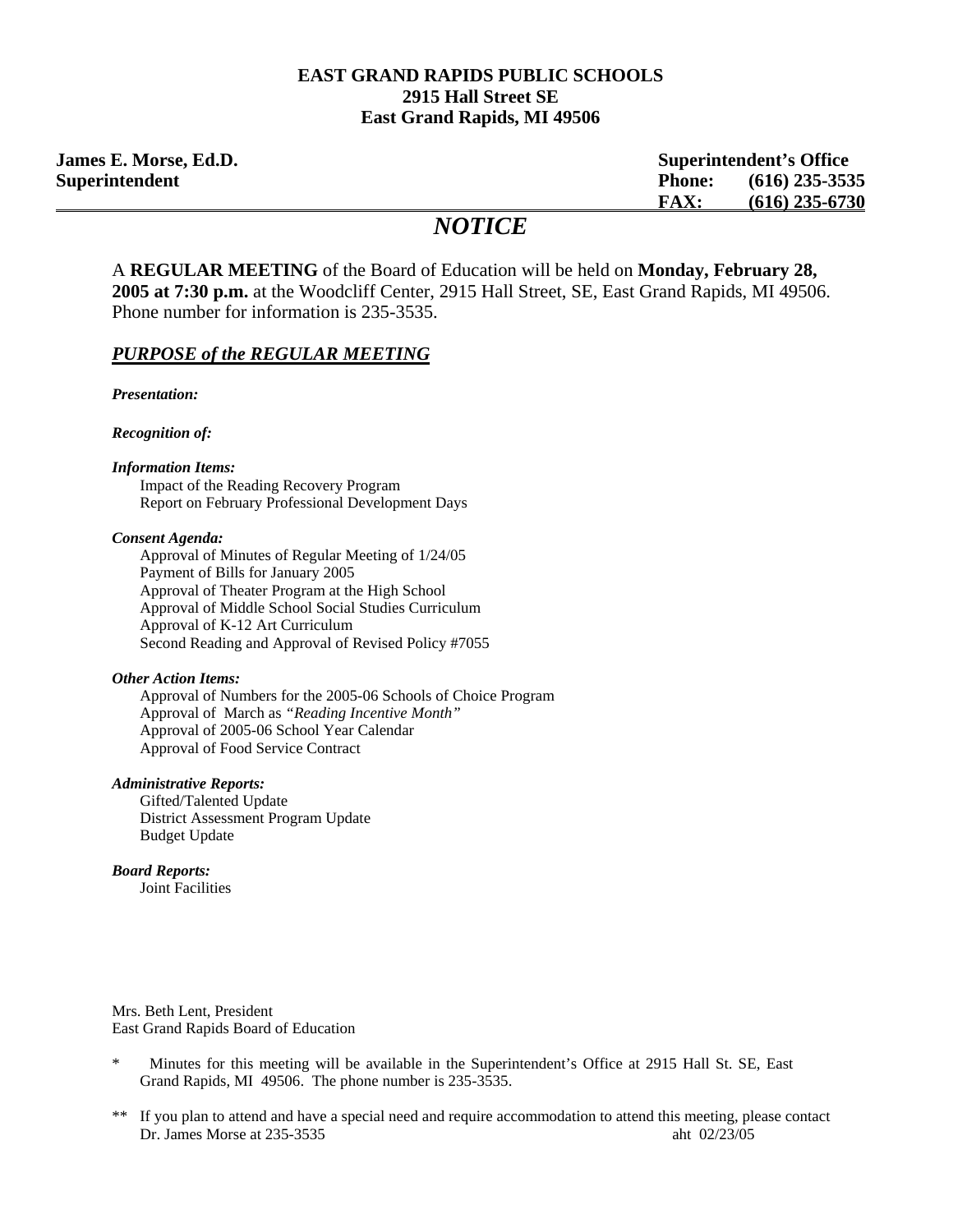# *Our Mission*

# *Educating and inspiring each student to navigate successfully*

## *in a global community.*

# EAST GRAND RAPIDS PUBLIC SCHOOLS Kent County, Michigan

**REGULAR Meeting of the East Grand Rapids Board of Education**

Woodcliff Center, 2915 Hall Street, SE, East Grand Rapids, MI 49506. Phone 616-235-3535.

## **Monday, February 28, 2005**

**7:30 p.m.**

# **AGENDA**

- 1. Meeting Called to Order
- 2. Acknowledgment of Guests
- 3. Public Comments
- 4. Communications to and from the Board
- 5. High School Student Council President's Report Mr. Tom Bander
- 6. EGREA President's Report Mrs. Cynthia Bischoff

## *Information Items:*

- 7. Impact of the Reading Recovery Program Mr. Mark Tompkins
- 8. Report on February Professional Development Days Mr. Doug Jenkins and Mrs. Jeanne Glowicki

## *Action Items - Consent Agenda:*

| Background: | In order to save time during the meeting, we are using a        |
|-------------|-----------------------------------------------------------------|
|             | Consent Agenda. Items in the Consent Agenda include those       |
|             | that are routine or have been previously discussed by the Board |
|             | of Education. Any Board Member may request to have any          |
|             | item removed for a separate discussion and vote.                |
|             |                                                                 |

Recommendation: Motion to approve items in the Consent Agenda Numbers 9 through \_14 .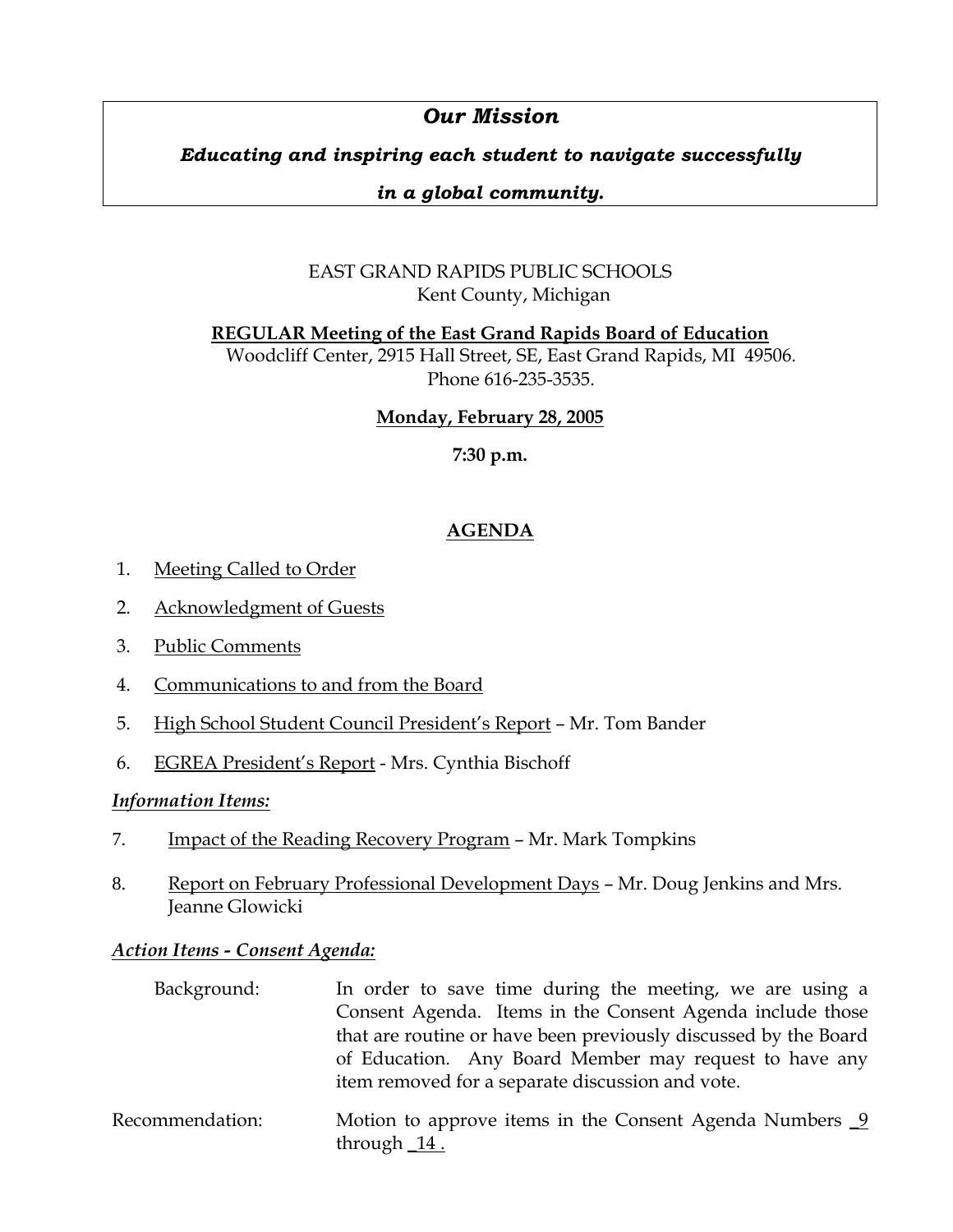- 9. Approval of Minutes of REGULAR MEETING of  $1/24/05$  (Enclosure #9)
- 10. Approval of Payment of Bills for January 2005 (Enclosure #10)

## 11. Theater Program at the High School

- Background: The High School is recommending three new theater courses: Theater I, Theater II, and Theater Production. These courses were presented to the Board of Education on December 13, 2004.
- Recommendation: Motion to approve the three proposed high school theater courses for the 2005-2006 school year as recommended by the Superintendent.

## 12. Middle School Social Studies Curriculum

- Background: The Middle School has proposed a new Social Studies Curriculum and materials for Grades 6-8. The new curriculum was presented to the Board of Education on January 24, 2005.
- Recommendation: Motion to approve the new Middle School Social Studies Curriculum for the 2005-2006 school year as recommended by the Superintendent.

### 13. K-12 Art Curriculum

- Background: A representative committee has proposed a new K-12 Art Curriculum. The new curriculum was presented to the Board of Education on January 24, 2005.
- Recommendation: Motion to approve the new K-12 Art Curriculum for the 2005- 2006 school year as recommended by the Superintendent.
- 14. Second Reading and Approval of Revised Policy #7055 (Comprehensive School Health Education) (Enclosure #14)
	- Background: The Board had a first reading of revised Board Policy #7055 Comprehensive School Health Education, at the Board of Education meeting on January 24, 2005.
	- Recommendation: Motion to approve the revised Board Policy #7055 as recommended by the Board Policy Committee and the Superintendent.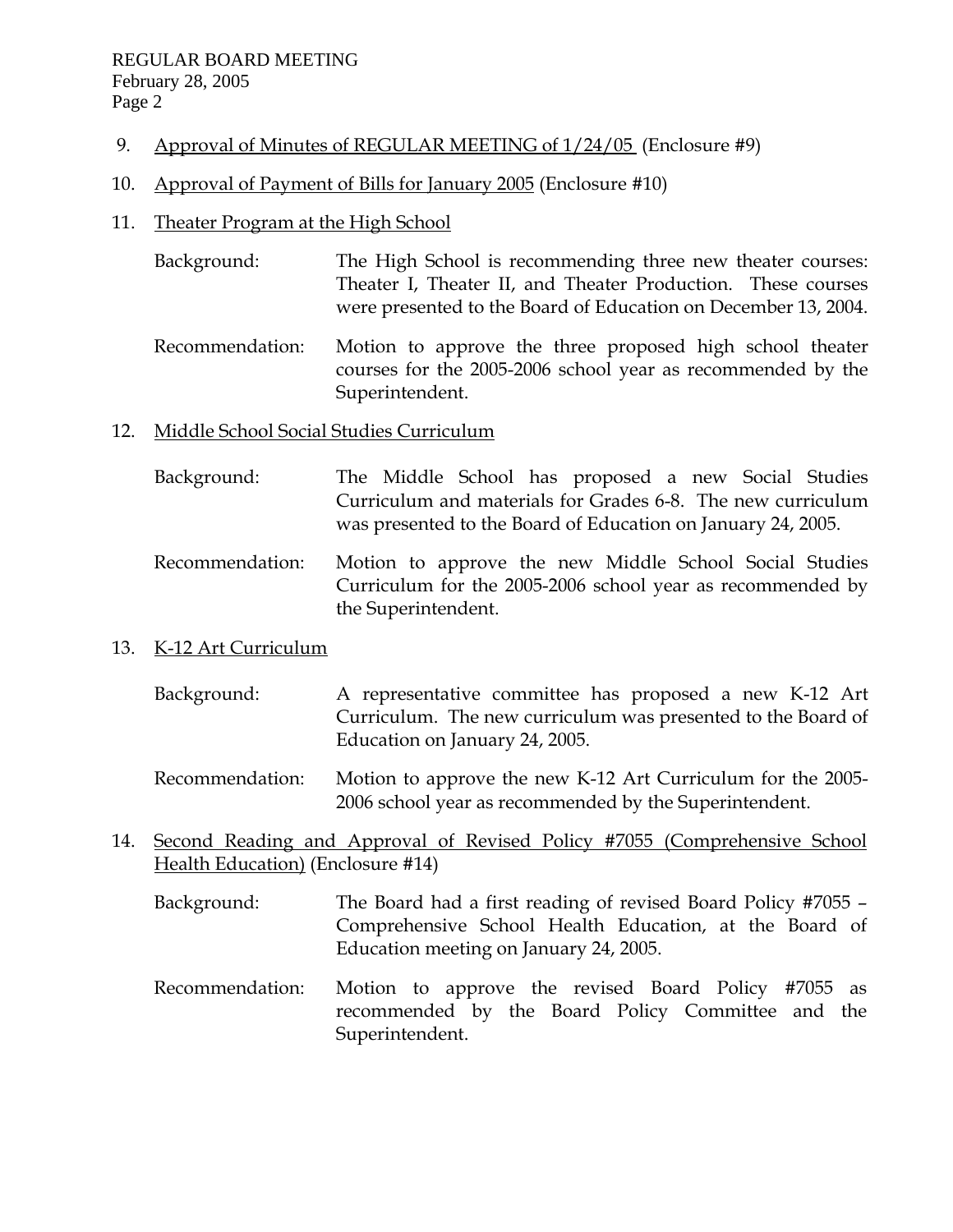#### *Other Action Items:*

#### 15. Approval of Numbers for the 2005-2006 Schools of Choice Program (Enclosure #15)

- Background: The East Grand Rapids Public Schools has participated in the Kent Intermediate School District Collaborative Schools of Choice Program since its inception in the 1996-97 school year. The Finance Committee and Superintendent are recommending that we accept 47 (includes 13 siblings) students plus additional siblings if space is available through the 2005-06 Kent ISD Collaborative Schools of Choice Program.
- Recommendation: Motion to accept 47 (includes 13 siblings) students plus additional siblings if space is available through the 2005-06 Kent ISD Collaborative Schools of Choice Program.
- 16. Approval of March as "*Reading Incentive Month*" (Enclosure #16)
	- Background: The Board is asked to designate March as "*Reading Incentive Month*" in East Grand Rapids Public Schools.
	- Recommendation: Motion to designate March as "*Reading Incentive Month*" in the East Grand Rapids Public Schools and to encourage all students, staff members, and community members to support this program.
- 17. Approval of 2005-2006 School Year Calendar (Enclosure #17)
	- Background: Each year the Board of Education is asked to approve the calendar for the following school year. This calendar has been reviewed and approved by the Problem Solving Committee and the EGREA Executive Committee as well as the administrative Leadership Team.
	- Recommendation: Motion to approve the 2005-2006 school year calendar as presented in Enclosure #17.

### 18. Approval of Food Service Contract

| Background: | The Administration is required to bid our Food Service contract. |
|-------------|------------------------------------------------------------------|
|             | Mr. Derks has initiated the process and has received one bid.    |
|             | He will present the proposal at the Board meeting on February    |
|             | 28, 2005.                                                        |

 Recommendation: Motion to approve the Food Service Contract as recommended by the Finance Committee and Administration.